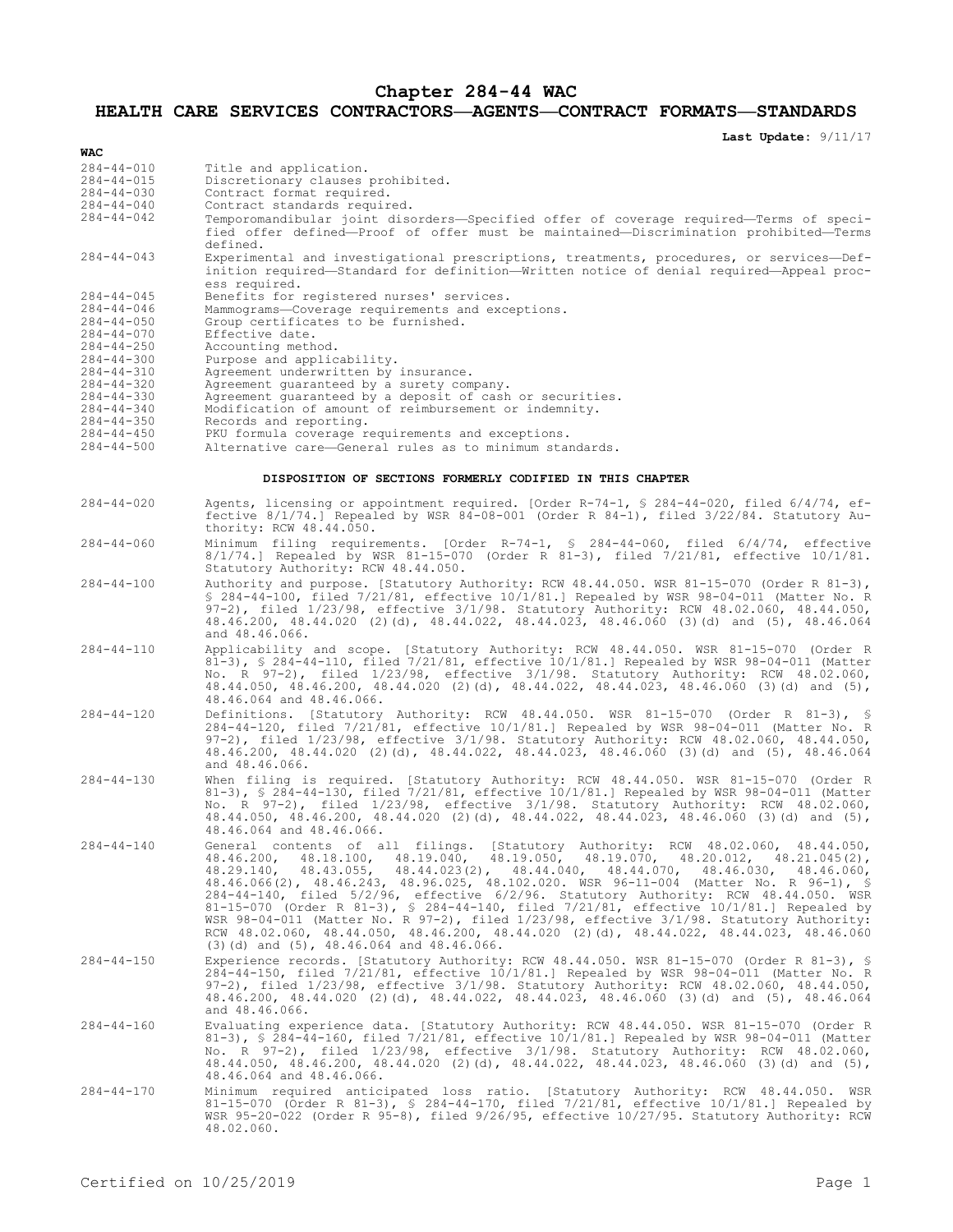- 284-44-180 Contract forms excluded from minimum loss ratio requirements. [Statutory Authority: RCW 48.44.050. WSR 81-15-070 (Order R 81-3), § 284-44-180, filed 7/21/81, effective 10/1/81.] Repealed by WSR 82-12-032 (Order R 82-3), filed 5/26/82. Statutory Authority: RCW 48.66.100, 48.20.470 and 1982 c 200 § 1.
- 284-44-190 Unique contract forms. [Statutory Authority: RCW 48.44.050. WSR 81-15-070 (Order R 81-3), § 284-44-190, filed 7/21/81, effective 10/1/81.] Repealed by WSR 98-04-011 (Matter No. R 97-2), filed 1/23/98, effective 3/1/98. Statutory Authority: RCW 48.02.060, 48.44.050, 48.46.200, 48.44.020 (2)(d), 48.44.022, 48.44.023, 48.46.060 (3)(d) and (5), 48.46.064 and 48.46.066.
- 284-44-200 Effective date. [Statutory Authority: RCW 48.44.050. WSR 81-15-070 (Order R 81-3), § 284-44-200, filed 7/21/81, effective 10/1/81.] Repealed by WSR 98-04-011 (Matter No. R 97-2), filed 1/23/98, effective 3/1/98. Statutory Authority: RCW 48.02.060, 48.44.050, 48.46.200, 48.44.020 (2)(d), 48.44.022, 48.44.023, 48.46.060 (3)(d) and (5), 48.46.064 and 48.46.066.
- 284-44-210 "Filing document" form—Standard contract filing information. [Statutory Authority: RCW 48.44.050. WSR 81-15-070 (Order R 81-3), § 284-44-210, filed 7/21/81, effective 10/1/81.] Repealed by WSR 98-04-011 (Matter No. R 97-2), filed 1/23/98, effective 3/1/98. Statutory Authority: RCW 48.02.060, 48.44.050, 48.46.200, 48.44.020 (2)(d), 48.44.022, 48.44.023, 48.46.060 (3)(d) and (5), 48.46.064 and 48.46.066.
- 284-44-220 "Filing document" form—Nonstandard contract filing information. [Statutory Authority: RCW 48.44.050. WSR 81-15-070 (Order R 81-3), § 284-44-220, filed 7/21/81, effective 10/1/81.] Repealed by WSR 98-04-011 (Matter No. R 97-2), filed 1/23/98, effective 3/1/98. Statutory Authority: RCW 48.02.060, 48.44.050, 48.46.200, 48.44.020 (2)(d), 48.44.022, 48.44.023, 48.46.060 (3)(d) and (5), 48.46.064 and 48.46.066.
- 284-44-240 Participating provider contracts. [Statutory Authority: RCW 48.44.050, 48.44.070 and 48.02.060. WSR 92-09-044 (Order R 92-2), § 284-44-240, filed 4/10/92, effective 5/11/92.] Repealed by WSR 98-04-005 (Matter No. R 97-3), filed 1/22/98, effective 2/22/98. Statutory Authority: RCW 48.02.060, 48.20.450, 48.20.460, 48.30.010, 48.44.020, 48.44.050, 48.44.080, 48.46.030, 48.46.060(2), 48.46.200 and 48.46.243.
- 284-44-345 Requirement to file annual statement—Form of annual statement—Requirement to file quarterly statements—Authority to require filing of monthly financial statements—Compliance with NAIC instructions required. [Statutory Authority: RCW 48.02.060 (3)(a) and 48.44.050. WSR 92-22-095 (Order R 92-20), § 284-44-345, filed 11/3/92, effective 12/4/92.] Repealed by WSR 96-17-079 (Matter No. R 95-18), filed 8/21/96, effective 9/21/96. Statutory Authority: RCW 48.02.060, 48.44.050 and 48.46.200.
- 284-44-360 Effective date. [Statutory Authority: RCW 48.44.050. WSR 82-23-010 (Order R 82-6), § 284-44-360, filed 11/5/82, effective 1/1/83.] Repealed by WSR 98-11-088 (Matter No. R 98-5), filed 5/20/98, effective 6/20/98. Statutory Authority: RCW 48.02.060.
- 284-44-400 Assessments for examination costs. [Statutory Authority: RCW 48.44.050. WSR 84-08-001 (Order R 84-1), § 284-44-400, filed 3/22/84.] Repealed by WSR 91-07-053 (Order R 91-1), filed 3/19/91, effective 4/19/91. Statutory Authority: RCW 48.02.060.
- 284-44-410 Form for reporting number of persons entitled to services. [Statutory Authority: RCW 48.44.050. WSR 84-08-001 (Order R 84-1), § 284-44-410, filed 3/22/84.] Repealed by WSR 98-04-005 (Matter No. R 97-3), filed 1/22/98, effective 2/22/98. Statutory Authority: RCW 48.02.060, 48.20.450, 48.20.460, 48.30.010, 48.44.020, 48.44.050, 48.44.080, 48.46.030, 48.46.060(2), 48.46.200 and 48.46.243.

**WAC 284-44-010 Title and application.** (1) This regulation, WAC 284-44-010 through 284-44-070, is promulgated pursuant to RCW 48.44.050 and 48.44.020, and may be cited as the "Washington state health care service contractor regulation."

(2) This regulation, chapter 284-44 WAC, shall apply to every health care service contractor (hereinafter referred to as "contractor") registered pursuant to RCW 48.44.015.

[Order R-74-1, § 284-44-010, filed 6/4/74, effective 8/1/74.]

**WAC 284-44-015 Discretionary clauses prohibited.** (1) No contract may contain a discretionary clause. "Discretionary clause" means a provision that purports to reserve discretion to a carrier, its agents, officers, employees, or designees in interpreting the terms of a contract or deciding eligibility for benefits, or requires deference to such interpretations or decisions, including a provision that provides for any of the following results:

(a) That the carrier's interpretation of the terms of the contract is binding;

(b) That the carrier's decision regarding eligibility or continued receipt of benefits is binding;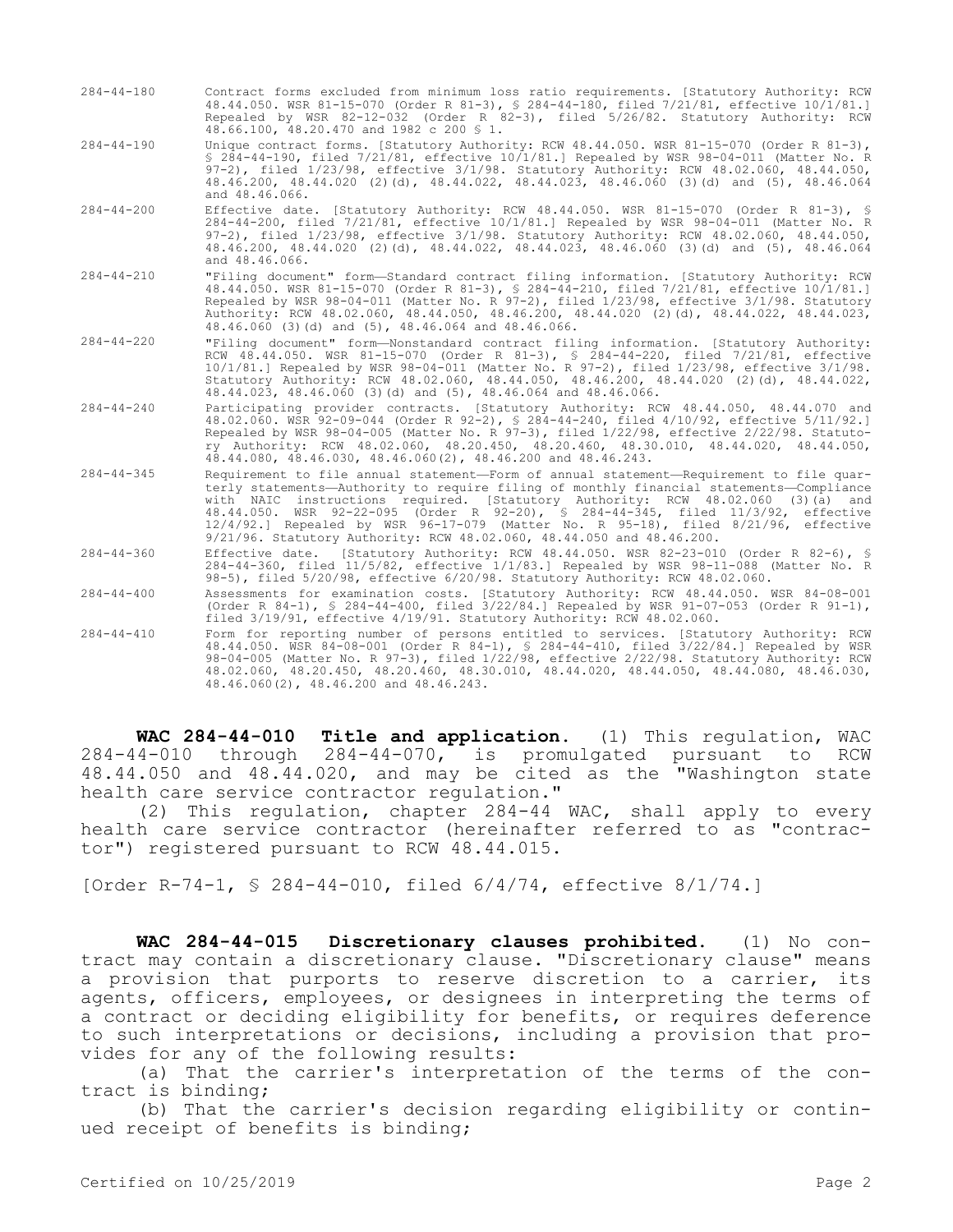(c) That the carrier's decision to deny, modify, reduce or terminate payment, coverage, authorization, or provision of health care service or benefits, is binding;

(d) That there is no appeal or judicial remedy from a denial of a claim;

(e) That deference must be given to the carrier's interpretation of the contract or claim decision; and

(f) That the standard of review of a carrier's interpretation of the contract or claim decision is other than a de novo review.

(2) Nothing in this section prohibits a carrier from including a provision in a contract that informs an insured that as part of its routine operations the carrier applies the terms of its contracts for making decisions, including making determination regarding eligibility, receipt of benefits and claims, or explaining its policies, procedures, and processes.

[Statutory Authority: RCW 48.20.450, 48.20.460, 48.30.010, 48.44.050, 48.46.200, 48.02.060, 48.18.110, 48.44.020, and 48.46.060. WSR 09-16-128 (Matter No. R 2008-25), § 284-44-015, filed 8/5/09, effective 9/5/09.]

**WAC 284-44-030 Contract format required.** Every health care service contract issued or renewed after December 31, 1974 shall conform to the following format standards:

(1) The style, arrangement and over-all appearance of the contract shall give no undue prominence to any portion of the text, and every printed portion of the text of the contract and of any endorsements or attached papers shall be plainly printed in type of a style in general use, the size of which shall be uniform and not less than eight-point with a lower-case unspaced alphabet length not less than one hundred and twenty-point. The "text" shall include all printed matter except the name and address of the contractor, name or title of the policy, a brief description if any, and captions and subcaptions.

(2) The exceptions, reductions, and limitations (as those terms are defined in WAC 284-50-030) shall be set forth in the contract either included with the benefit provisions to which they apply, or under an appropriate caption such as "exclusions," "exceptions," or "exceptions and limitations," except that if an exception, reduction, or limitation specifically applies only to a particular benefit under the contract, a statement of such exception, reduction, or limitation shall be included with the benefit provision to which it applies.

(3) Each form, including riders and endorsements, shall be identified by a form number in the lower left hand corner of the first page thereof.

(4) It shall contain no provision purporting to make any portion of the contractor's charter, rules, constitution, articles of incorporation, or bylaws a part of the contract if the effect of such provision would be to incorporate into the contract exceptions, reductions, limitations or additional charges not otherwise set forth in the contract, unless such portion is set forth in full in the contract, or is attached thereto.

[Order R-74-1, § 284-44-030, filed 6/4/74, effective 8/1/74.]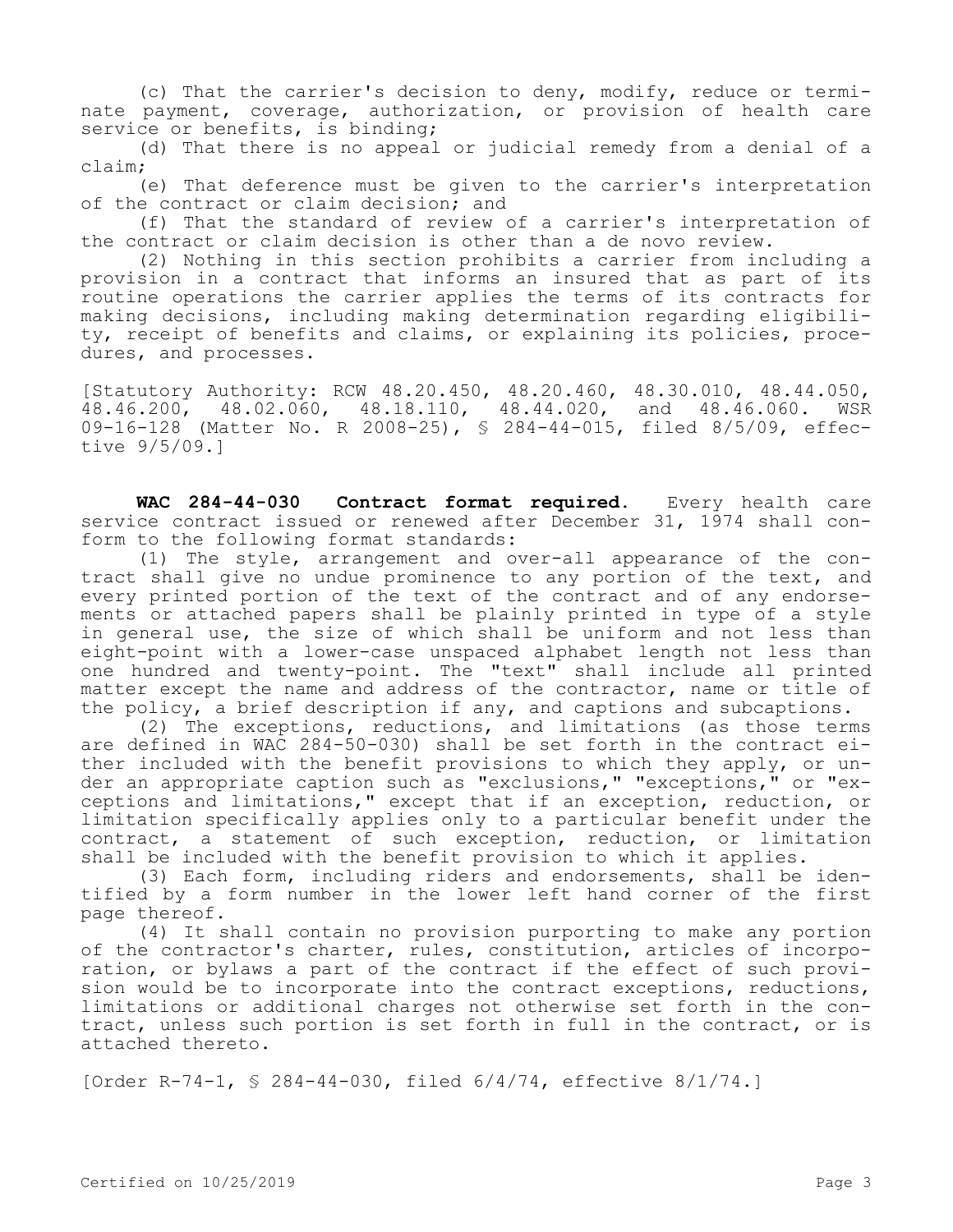**WAC 284-44-040 Contract standards required.** Every health care service contract issued or renewed after December 31, 1974, shall conform to the following standards:

(1) A contract shall not unreasonably limit benefits to a specified period of time. For example, a provision that services for a particular condition will be covered only for one year without regard to the amount of the benefits paid or provided, is not acceptable. Contracts may, however, limit major medical benefits, supplemental accident benefits, and diagnostic X-ray and laboratory benefits to a reasonable period of time. Benefits may also be limited to a reasonable maximum dollar amount, and, in the case of doctor calls, to a reasonable number of calls over a stated period of time.

(2) A contract must provide that reasonable benefits will be restored upon each renewal of the contract or upon a calendar year basis or that such benefits be reasonably continuous. It is not required that a major medical contract with a lifetime maximum benefit be renewed or restored.

(3) A contract shall not contain any provision which gives or purports to give the contractor, its agent, officer, employee, or designee the authority to make a decision relative to the contract, or coverage or claims thereunder, which is final and binding on the subscriber or beneficiary. That is, in the case of controversy arising out of the contract, a subscriber shall not be denied the right to have the controversy determined by legal or arbitration proceedings.

(4) A contract shall not contain any provision which requires a subscriber to purchase a "monthly treatment order." This prohibits provisions that require a subscriber to pay a special charge, distinct from the pre-payment fees required of all subscribers and coinsurance deductible amounts, in order to obtain advance authorization for treatment or services.

(5) If a contract restricts treatment to services by the contractor's participants or agents, a reasonable provision shall be included to allow emergency treatment consistent with the scope of the benefits regularly provided by the contract.

(6) If a contract provides maternity benefits, there shall be no waiting period for maternity benefits in advance of a conception occurring while the contract is in force.

(7) No contract shall contain any provision that unreasonably restricts or delays the payment of benefits payable under the contract. Delays are not justified because the expenses incurred, or the services received, resulted from an act or omission of a third party.

(8) Every contract shall provide for a grace period of not less than ten days following the due date for the payment of the subscriber's dues, fees, or premium, during which grace period the contract shall continue in force. If payment is not made within the grace period, the contract may be terminated as of the due date of payment rather than at the end of the grace period.

(9) No contract other than a conversion contract issued pursuant to chapter 284-52 WAC shall contain any provision having the effect of coordinating benefits with other health care service contracts, health maintenance agreements, or disability insurance policies, except that group contracts may provide for coordination of benefits pursuant to chapter 284-51 WAC, and except that any contract may provide for coordination with respect to governmental programs.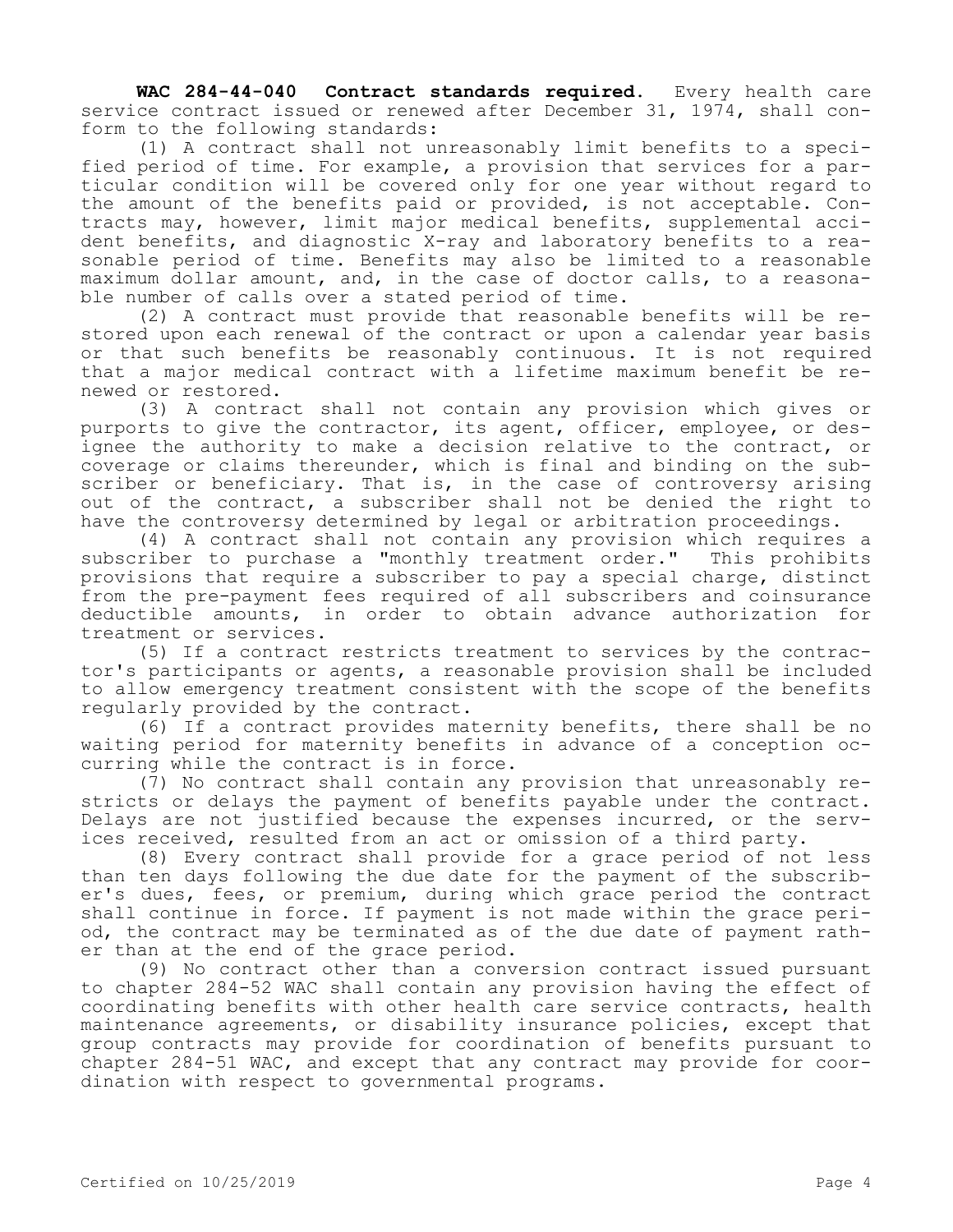[Statutory Authority: RCW 48.02.060, 48.44.050 and 48.46.200. WSR  $84-19-055$  (Order R  $84-4$ ), § 284-44-040, filed 9/19/84; Order R-74-1, § 284-44-040, filed 6/4/74, effective 8/1/74.]

**WAC 284-44-042 Temporomandibular joint disorders—Specified offer of coverage required—Terms of specified offer defined—Proof of offer must be maintained—Discrimination prohibited—Terms defined.**  (1) Pursuant to RCW 48.44.460, each offer of new or renewal group coverage made on or after January 1, 1993, must include one or more offers of optional coverage for the treatment of temporomandibular joint disorders. Health care service contractors are encouraged to exercise broad flexibility in designing benefits for these optional temporomandibular joint disorder coverage offerings. However, compliance with the statute shall be demonstrated only when one of the optional temporomandibular joint disorder coverage offerings provides benefits as follows:

(a) Offers limited to only medical coverage shall provide coverage for medical services related to the treatment of temporomandibular joint disorders in the amount of one thousand dollars per covered individual, after the application of deductibles, coinsurance, and copayments, in any calendar year, and a lifetime benefit of five thousand dollars per covered individual, after the application of deductibles, coinsurance, and copayments. Other than the benefit amount, coverage for medical services shall be the same as are generally provided in the health care service contract for other injuries or musculoskeletal disorders. The coverage provisions may require:

(i) That services either be rendered or referred by the covered individual's primary care physician; and

(ii) A second opinion, provided that the covered individual shall not be financially responsible for any costs relating to this second opinion and that such costs shall be in excess of the required benefit levels; and

(iii) Prenotification or preauthorization.

Except that the coverage provisions shall not require either a second opinion or prenotification or preauthorization for treatment commencing within forty-eight hours, or as soon as is reasonably possible, after the occurrence of an accident or trauma to the temporomandibular joint.

(b) Offers limited to only dental coverage shall provide coverage for dental services related to the treatment of temporomandibular joint disorders in the amount of one thousand dollars per covered individual, after the application of deductibles, coinsurance, and copayments, in any calendar year, and a lifetime benefit of five thousand dollars per covered individual, after the application of deductibles, coinsurance, and copayments. Other than the benefit amount, coverage for dental services shall be the same as are generally provided in the health care service contract for other injuries or dental conditions. The coverage provisions may require:

(i) That services either be rendered or referred by the covered individual's primary care dentist; and

(ii) A second opinion, provided that the covered individual shall not be financially responsible for any costs relating to this second opinion and that such costs shall be in excess of the required benefit levels; and

(iii) Prenotification or preauthorization.

Except that the coverage provisions shall not require either a second opinion or prenotification or preauthorization for treatment commencing within forty-eight hours, or as soon as is reasonably possible, after the occurrence of an accident or trauma to the temporomandibular joint.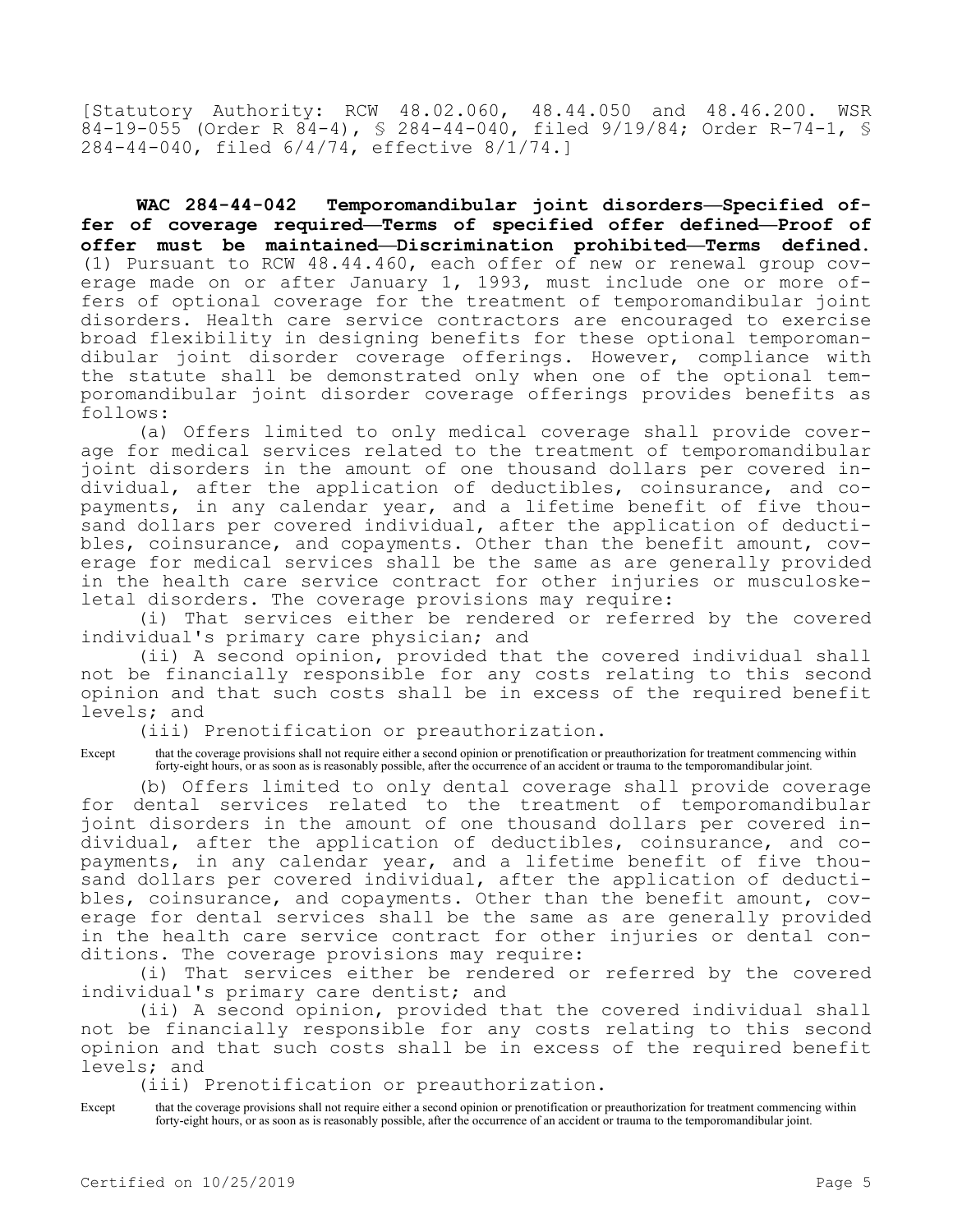(c) Offers of both medical and dental coverage shall provide coverage for medical and dental services related to the treatment of temporomandibular joint disorders in the amount of one thousand dollars per covered individual, after the application of deductibles, coinsurance, and copayments, in any calendar year and a lifetime benefit of five thousand dollars per covered individual, after the application of deductibles, coinsurance, and copayments. Other than the benefit amount, coverage for medical and dental services shall be the same as are generally provided in the health care service contract for other injuries, musculoskeletal disorders, or dental conditions. The coverage provisions may require:

(i) That services either be rendered or referred by the covered individual's primary care physician or dentist; and

(ii) A second opinion, provided that the covered individual shall not be financially responsible for any costs relating to this second opinion and that such costs shall be in excess of the required benefit levels; and

(iii) Prenotification or preauthorization.

Except that the coverage provisions shall not require either a second opinion or prenotification or preauthorization for treatment commencing within forty-eight hours or as soon as is reasonably possible, after the occurrence of an accident or trauma to the temporomandibular joint.

(2) Offers of the optional coverage required by subsection (1) of this section shall be included on the health care service contractor's application form(s) and retained by the health care service contractor for five years or until the completion of the next examination of the health care service contractor by the insurance commissioner, whichever occurs first. In those cases where there is no written application form, the health care service contractor shall retain other written evidence of the offer of this optional coverage for temporomandibular joint disorders for the same period of time as required for application forms. This subsection applies only in those cases where the offeree has accepted any coverage.

(3) With respect to both medical and dental optional coverage of disorders of the temporomandibular joint, health care service contractors shall not engage in discriminatory practices against persons submitting claims for that coverage, nor shall they engage in discriminatory practices against licensed health care providers providing services within the scope of their licensure, for the treatment of disorders of the temporomandibular joint. This shall not prejudice the ability of the health care service contractor to limit its coverage to its participating providers.

(4) For the purposes of the optional coverage for disorders of the temporomandibular joint required by subsections (1) through (3) of this section, the following definitions shall apply and shall be contained in the coverage contract:

(a) "Temporomandibular joint disorders" shall include those disorders which have one or more of the following characteristics: Pain in the musculature associated with the temporomandibular joint, internal derangements of the temporomandibular joint, arthritic problems with the temporomandibular joint, or an abnormal range of motion or limitation of motion of the temporomandibular joint.

(b) "Medical services" are those which are:

(i) Reasonable and appropriate for the treatment of a disorder of the temporomandibular joint, under all the factual circumstances of the case; and

(ii) Effective for the control or elimination of one or more of the following, caused by a disorder of the temporomandibular joint: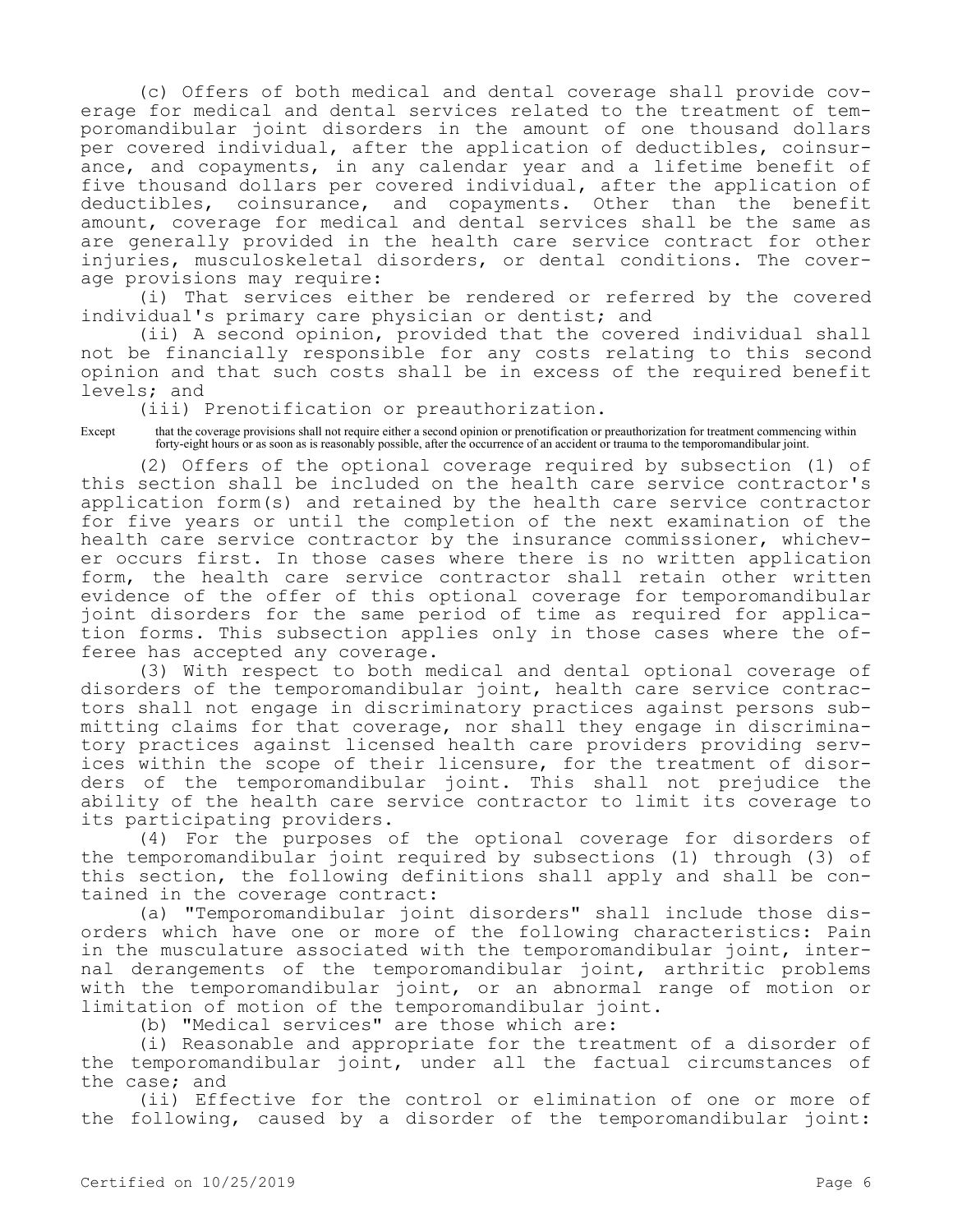Pain, infection, disease, difficulty in speaking, or difficulty in chewing or swallowing food; and

(iii) Recognized as effective, according to the professional standards of good medical practice; and

(iv) Not experimental or primarily for cosmetic purposes.

(c) "Dental services" are those which are:

(i) Reasonable and appropriate for the treatment of a disorder of the temporomandibular joint, under all the factual circumstances of the case; and

(ii) Effective for the control or elimination of one or more of the following, caused by a disorder of the temporomandibular joint: Pain, infection, disease, difficulty in speaking, or difficulty in chewing or swallowing food; and

(iii) Recognized as effective, according to the professional standards of good dental practice; and

(iv) Not experimental or primarily for cosmetic purposes.

(5) The requirements listed in the preceding subparagraphs of this section do not apply to those health care service contracts exempted by RCW 48.44.023 or 48.44.460(3), or other applicable law.

[Statutory Authority: RCW 48.44.460, 48.02.060 (3)(a) and 48.44.050. WSR 92-24-043 (Order R 92-21), § 284-44-042, filed 11/25/92, effective 12/26/92.]

**WAC 284-44-043 Experimental and investigational prescriptions, treatments, procedures, or services—Definition required—Standard for definition—Written notice of denial required—Appeal process required.**  (1) Every health care service contract which excludes or limits, or reserves the right to exclude or limit, benefits for any treatment, procedure, facility, equipment, drug, drug usage, medical device, or supply (hereinafter individually and collectively referred to as services) for one or more medical condition or illness because such services are deemed to be experimental or investigational must include within the contract and any certificate of coverage issued thereunder, a definition of experimental or investigational.

(2) The definition of experimental or investigational services must include an identification of the authority or authorities which will make a determination of which services will be considered to be experimental or investigational. If the health care service contractor specifies that it, or an affiliated entity, is the authority making the determination, the criteria it will utilize to determine whether a service is experimental or investigational must be set forth in the contract and any certificate of coverage issued thereunder. As an example, and not by way of limitation, the requirement to set forth criteria in the contract and any certificate of coverage issued thereunder may be satisfied by using one or more of the following statements, or other similar statements:

(a) "In determining whether services are experimental or investigational, the plan will consider whether the services are in general use in the medical community in the state of Washington, whether the services are under continued scientific testing and research, whether the services show a demonstrable benefit for a particular illness or disease, and whether they are proven to be safe and efficacious."

(b) "In determining whether services are experimental or investigational, the plan will consider whether the services result in great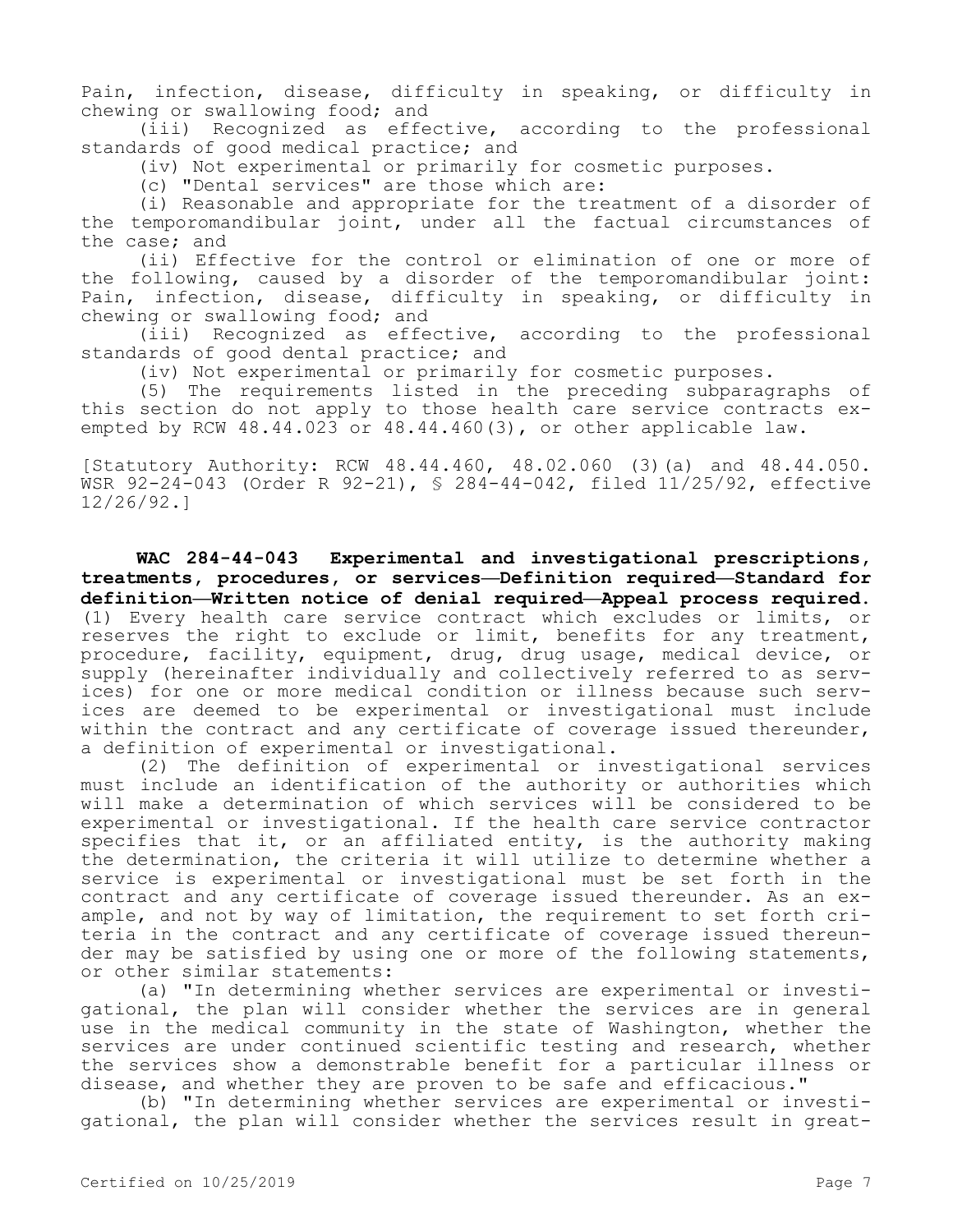er benefits for a particular illness or disease than other generally available services, and do not pose a significant risk to health or safety of the patient."

The supporting documentation upon which the criteria are established must be made available for inspection upon written request in all instances and may not be withheld as proprietary.

(3) Every health care service contractor that denies a request for benefits or that refuses to approve a request to preauthorize services, whether made in writing or through other claim presentation or preauthorization procedures set out in the contract and any certificate of coverage thereunder, because of an experimental or investigational exclusion or limitation, must do so in writing within twenty working days of receipt of a fully documented request. The health care service contractor may extend the review period beyond twenty days only with the informed written consent of the covered individual. The denial letter must identify by name and job title the individual making the decision and fully disclose:

(a) The basis for the denial of benefits or refusal to preauthorize services;

(b) The procedure through which the decision to deny benefits or to refuse to preauthorize services may be appealed;

(c) What information the appellant is required to submit with the appeal; and

(d) The specific time period within which the company will reconsider its decision.

(4)(a) Every health care service contractor must establish a reasonable procedure under which denials of benefits or refusals to preauthorize services because of an experimental or investigational exclusion or limitation may be appealed. The appeals procedure may be considered reasonable if it provides that:

(i) A final determination must be made and provided to the appellant in writing within twenty working days of receipt of the fully documented appeal. The health care service contractor may extend the review period beyond twenty days only with the informed written consent of the covered individual;

(ii) The appeal must be reviewed by a person or persons qualified by reasons of training, experience and medical expertise to evaluate it; and

(iii) The appeal must be reviewed by a person or persons other than the person or persons making the initial decision to deny benefits or to refuse to preauthorize services.

(b) When the initial decision to deny benefits or to refuse to preauthorize services is upheld upon appeal, the written notice shall set forth:

(i) The basis for the denial of benefits or refusal to preauthorize services; and

(ii) The name and professional qualifications of the person or persons reviewing the appeal.

(c) Disclosure of the existence of an appeal procedure shall be made by the health care service contractor in each contract and any certificate of coverage issued thereunder which contains an experimental or investigational exclusion or limitation.

(5) Whenever a covered person appeals the health care service contractor's decision and delay would jeopardize the covered person's life or health, the health care service contractor must follow the appeal procedures and time frames in WAC 284-43-4040(2).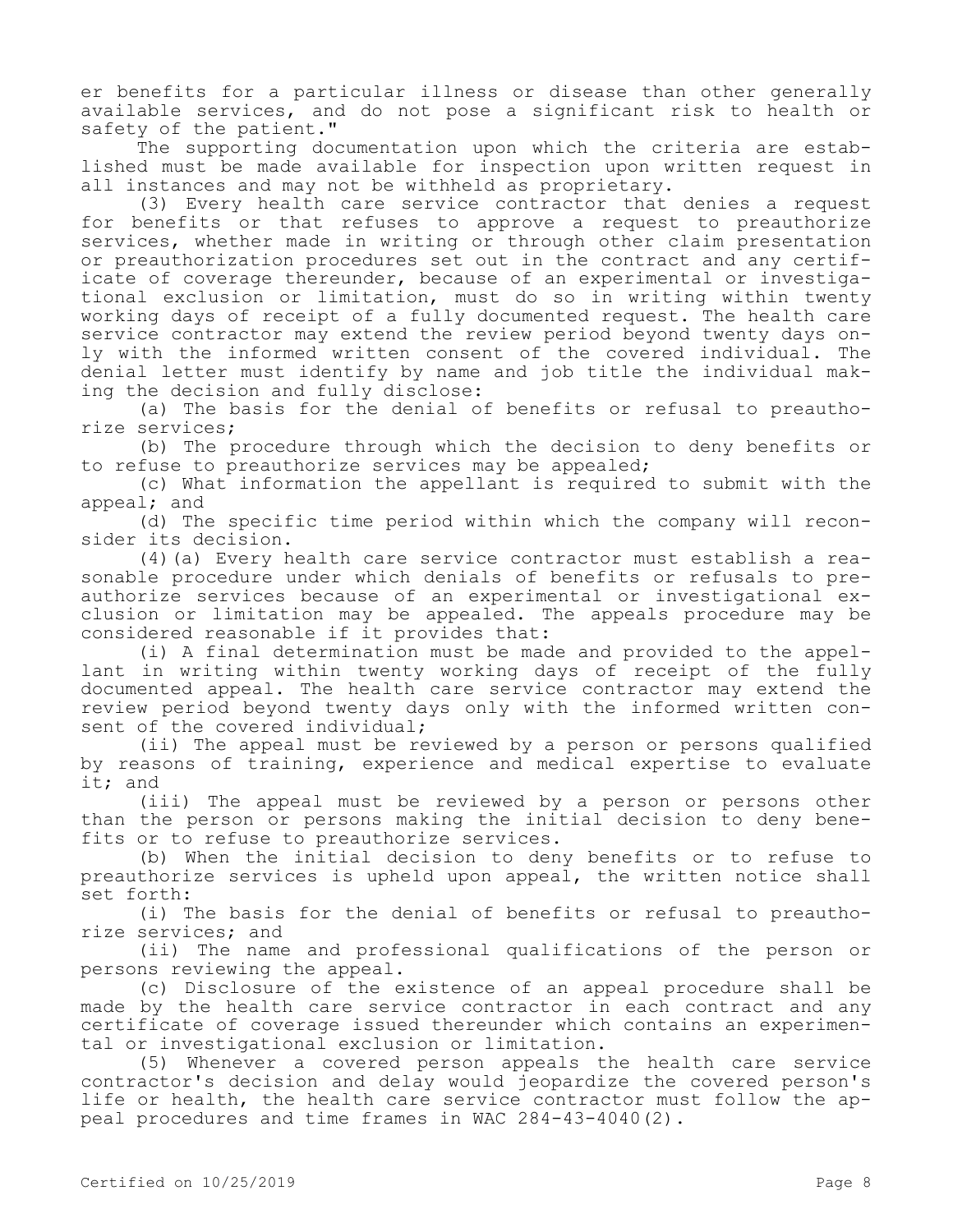[Statutory Authority: RCW 48.02.060. WSR 16-14-106 (Matter No. R 2016-11), § 284-44-043, filed 7/6/16, effective 8/6/16. Statutory Authority: RCW 48.02.060, 48.18.120, 48.20.450, 48.20.460, 48.30.010, 48.43.055, 48.44.050, 48.46.100 and 48.46.200. WSR 99-24-075 (Matter No. R 98-17), § 284-44-043, filed 11/29/99, effective 12/30/99. Statutory Authority: RCW 48.02.060 (3)(a) and 48.44.050. WSR 92-21-099 (Order 92-15), § 284-44-043, filed 10/21/92, effective 11/21/92.]

**WAC 284-44-045 Benefits for registered nurses' services.** (1) Every health care service contractor agreement which is entered into initially or renewed after the effective date of this rule, and which provides benefits for any health care service to be performed by doctors of medicine, and every certificate issued thereunder, shall contain the following provision, or a provision which is the substantial equivalent of it:

"Benefits under this contract will not be denied for any health care service performed by a registered nurse licensed to practice under chapter 18.88 RCW, if first, the service performed was within the lawful scope of such nurse's license, and second, this contract would have provided benefits if such service had been performed by a doctor of medicine licensed to practice under chapter 18.71 RCW."

(2) The provisions of subsection (1) shall apply to all health care service agreements, whether they expressly provide for indemnification benefits for services rendered by health care providers who are not "participants" as defined in RCW 48.44.010(4), or whether they provide only for benefits in the form of services rendered by health care providers who are "participants" for the purpose of such contracts.

(3) To comply with RCW 48.44.290, benefits must not be denied to a person covered by a health care service agreement by reason of his choice to obtain health care services from a registered nurse. A unilaterally imposed contract provision which requires or permits an artificial reduction in the level of an indemnification benefit based on such a choice to obtain health care services from a registered nurse will be held to violate RCW 48.44.290, and will be the basis for disapproval of such agreement pursuant to RCW  $48.44.020$  (2)(f). An example of such an impermissible provision would be one which unilaterally sets the level of reimbursement for nurse-provided service at a fixed, less-than-100% percentage of the benefit which would be paid for participant-doctor-provided services, if any, or other doctor-provided services, if the contractor has no participant doctors. An example of a permissible provision would be one which was based on some percentage of the usual, customary, and reasonable (UCR) fee charged by the particular provider of health care service, and which applied the same percentage to the UCR fees of medical doctors and registered nurses alike. The latter provision would be permissible even if it resulted in lower actual dollar amounts for benefits for nurse-provided services than for doctor-provided services, since the difference would result from the disparity of fees actually charged by medical doctors and registered nurses rather than from an arbitrary formula based on assumptions concerning the relative worth of doctor-provided services versus nurse-provided services. A contract provision is not unilaterally imposed and is permissible, if it sets the benefit level in accord with an agreement between the health care service contractor and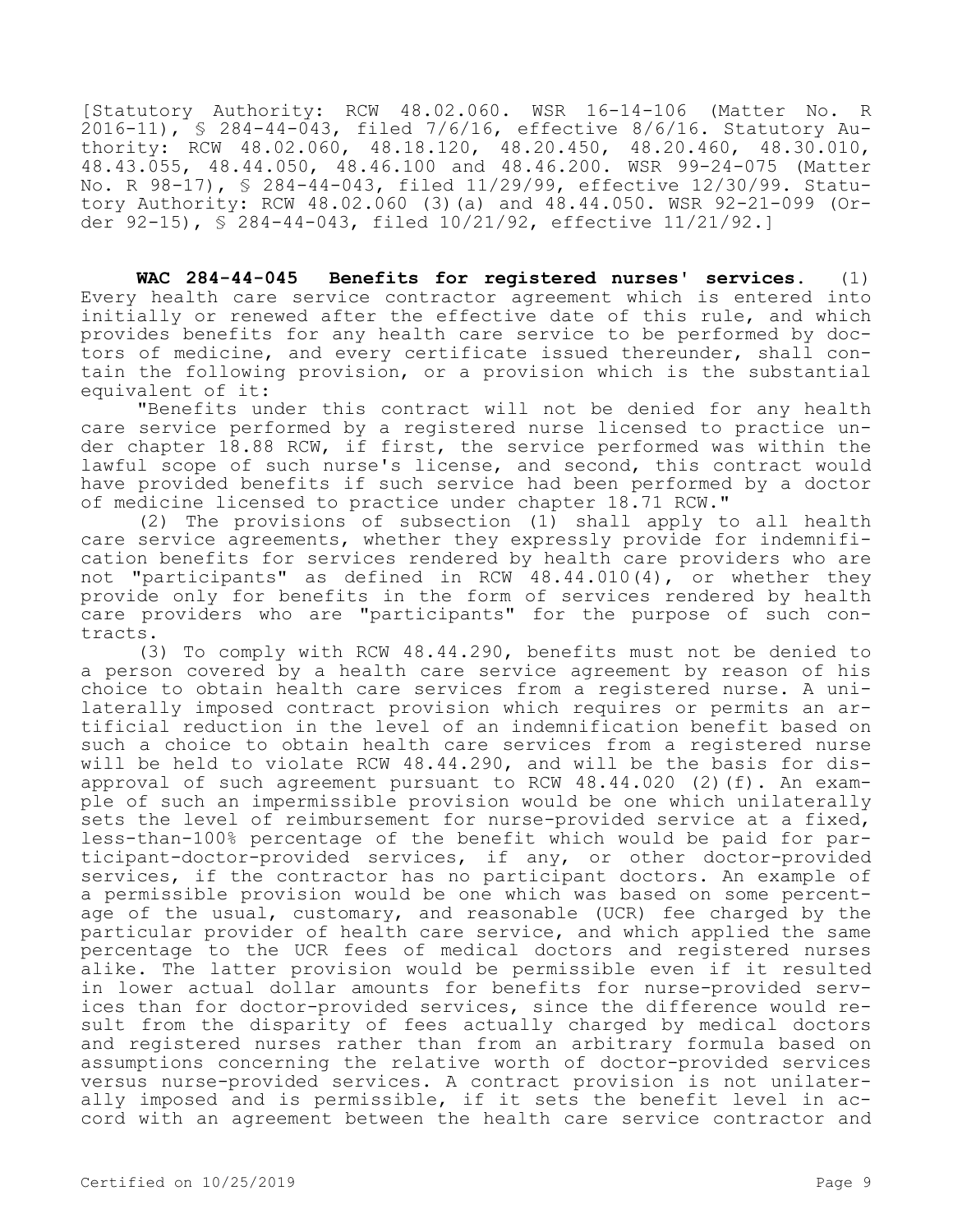the particular registered nurse for whose services the benefits are provided.

(4) To comply with RCW 48.44.290, no health care service contractor agreement may contain a provision which places restrictions or limitations on benefits for nurse-provided health care services which are not also placed on benefits for doctor-provided health care services. An example of an impermissible provision would be one which limited the number of office calls made to a registered nurse to a number less than the limit for office calls made to a medical doctor. A contract provision which places such a limitation or restriction on benefits for nurse-provided health care services will be held to violate RCW 48.44.290, and will be the basis for disapproval of such agreement pursuant to RCW 48.44.020 (2)(f).

[Statutory Authority: RCW 48.44.050. WSR 82-02-004 (Order R 81-8), § 284-44-045, filed 12/28/81.]

**WAC 284-44-046 Mammograms—Coverage requirements and exceptions.**  (1) The purpose of this regulation is to effectuate the provisions of RCW 48.44.325 by establishing definitions for the exceptions to coverage for mammograms. This regulation shall apply to every group and individual health care service contract which is delivered or issued for delivery or renewed in this state on or after September 1, 1992, that provides for hospital or medical care.

(2) For the purposes of RCW 48.44.325 and this regulation, supplemental contracts covering specified disease shall be defined to mean and include only those contracts which provide benefits to a member only in the event that the member contracts the disease or diseases specifically named in the contract. Also for the purposes of RCW 48.44.325 and this regulation, supplemental contracts covering limited benefits shall be defined to mean and include only those contracts providing only one of the following benefits: Hospital indemnity, accident only coverage, dental care, vision care, mental health care, chemical dependency care, pharmaceutical care, and podiatric care.

(3) Coverage of mammograms may be subject to standard contract provisions applicable to other diagnostic X-ray benefits such as deductible or copayment provisions.

(4) For purposes of RCW 48.44.325 and this regulation, a contract is "renewed" when it is continued beyond the earliest date, after September 1, 1992, upon which, at the health care service contractor's sole option:

(a) The contract's termination could have been effectuated, for other than nonpayment of premium; or

(b) The contract could have been amended to add the mammogram coverage, with, if justified, an appropriate rate increase for any increased cost in providing mammogram coverage under the contract.

The failure of the health care service contractor to take any such steps does not prevent the contract from being "renewed." The intent of this section is to bring the mammogram coverage under the maximum number of contracts possible at the earliest possible time, by permitting the health care service contractor to exclude such coverage from only those contracts as to which there exists a right of renewal on the part of the contractholder without any change in any provision of the contract.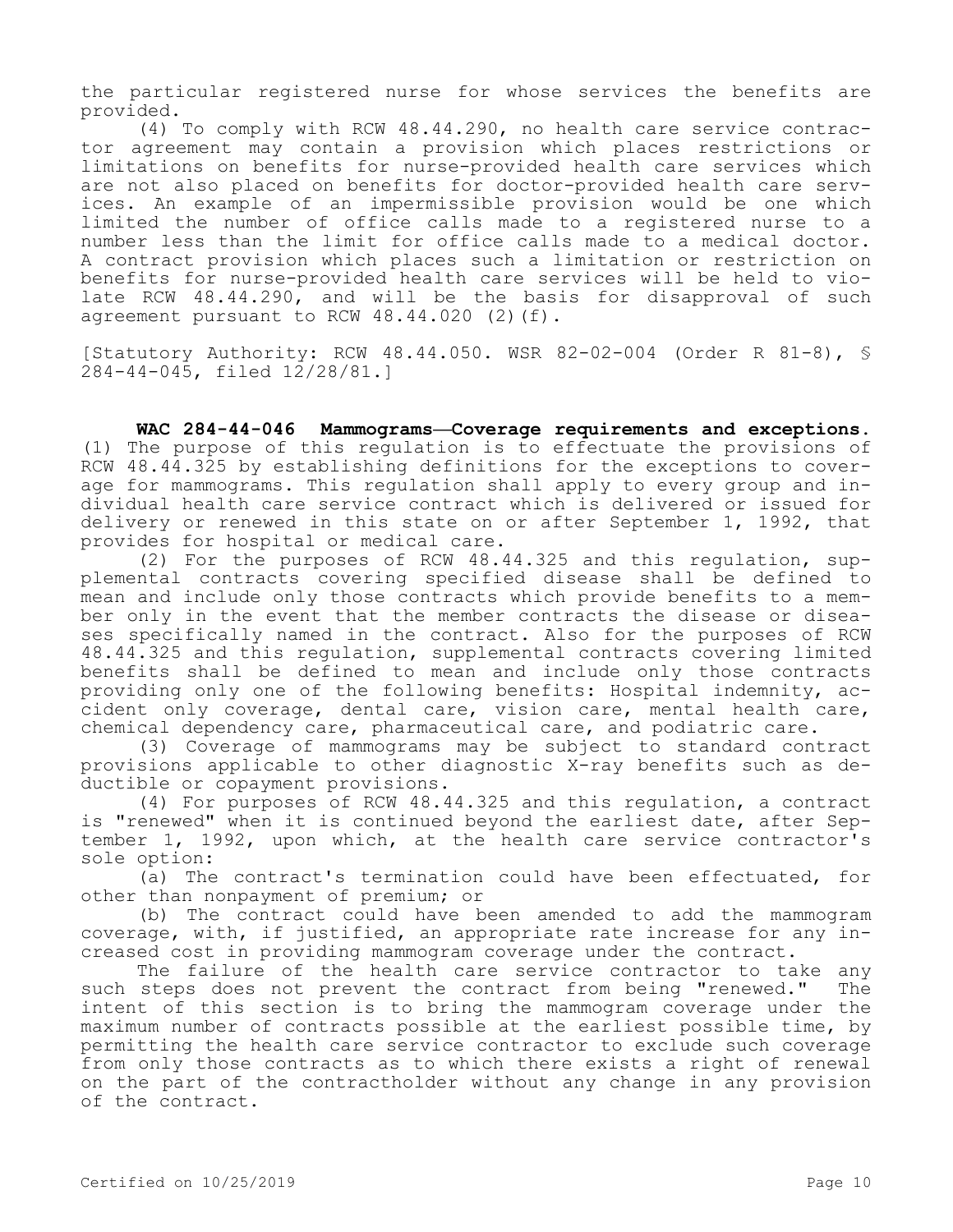[Statutory Authority: RCW 48.02.060 (3)(a) and 48.44.050. WSR 92-16-009 (Order R 92-4), § 284-44-046, filed 7/23/92, effective 8/23/92.]

**WAC 284-44-050 Group certificates to be furnished.** Every contractor shall issue to the employer, a contract holder, or other person or association in whose name a contract is issued, for delivery to each person covered by a group contract, a certificate setting forth in summary form a statement of the essential features of the contract coverage, and to or for whom the benefits thereunder are payable. If family members are covered, only one certificate need be issued for each family. In the event that contracts are changed or amended, new certificates or a clearly understandable amendment to existing certificates shall be promptly furnished. The style, arrangement, and overall appearance of the certificate shall not be less favorable than the requirements imposed by WAC 284-44-030. Such "certificate" may be in the form of a comprehensive booklet or brochure. The form of such certificate shall be filed with the insurance commissioner.

[Order R-74-1, § 284-44-050, filed 6/4/74, effective 8/1/74.]

**WAC 284-44-070 Effective date.** The effective date of this regulation shall be August 1, 1974.

[Order R-74-1, § 284-44-070, filed 6/4/74, effective 8/1/74.]

**WAC 284-44-250 Accounting method.** Beginning January 1, 1983, to aid in the administration of chapter 48.44 RCW, every health care service contractor shall account for its business on the accrual basis, and any annual financial statement filed after December 31, 1983, pursuant to RCW 48.44.095, shall be reported on such accrual basis.

[Statutory Authority: RCW 48.44.050. WSR 82-23-010 (Order R 82-6), § 284-44-250, filed 11/5/82, effective 1/1/83.]

**WAC 284-44-300 Purpose and applicability.** (1) The purpose of this regulation, WAC  $284-44-300$  through  $284-44-360$ , is to establish indemnity requirement rules and procedures for the effectuation of RCW 48.44.030 and to aid in the administration thereof.

(2) This regulation applies to every health care service contractor registered pursuant to chapter 48.44 RCW.

[Statutory Authority: RCW 48.44.050. WSR 82-23-010 (Order R 82-6), § 284-44-300, filed 11/5/82, effective 1/1/83.]

**WAC 284-44-310 Agreement underwritten by insurance.** (1) If, pursuant to RCW 48.44.030, the agreement is underwritten by a contract or policy of insurance, such contract or policy shall:

(a) Have a continuous term;

(b) Fully insure the benefits of the persons who have paid for or contracted for covered health care services, which persons shall be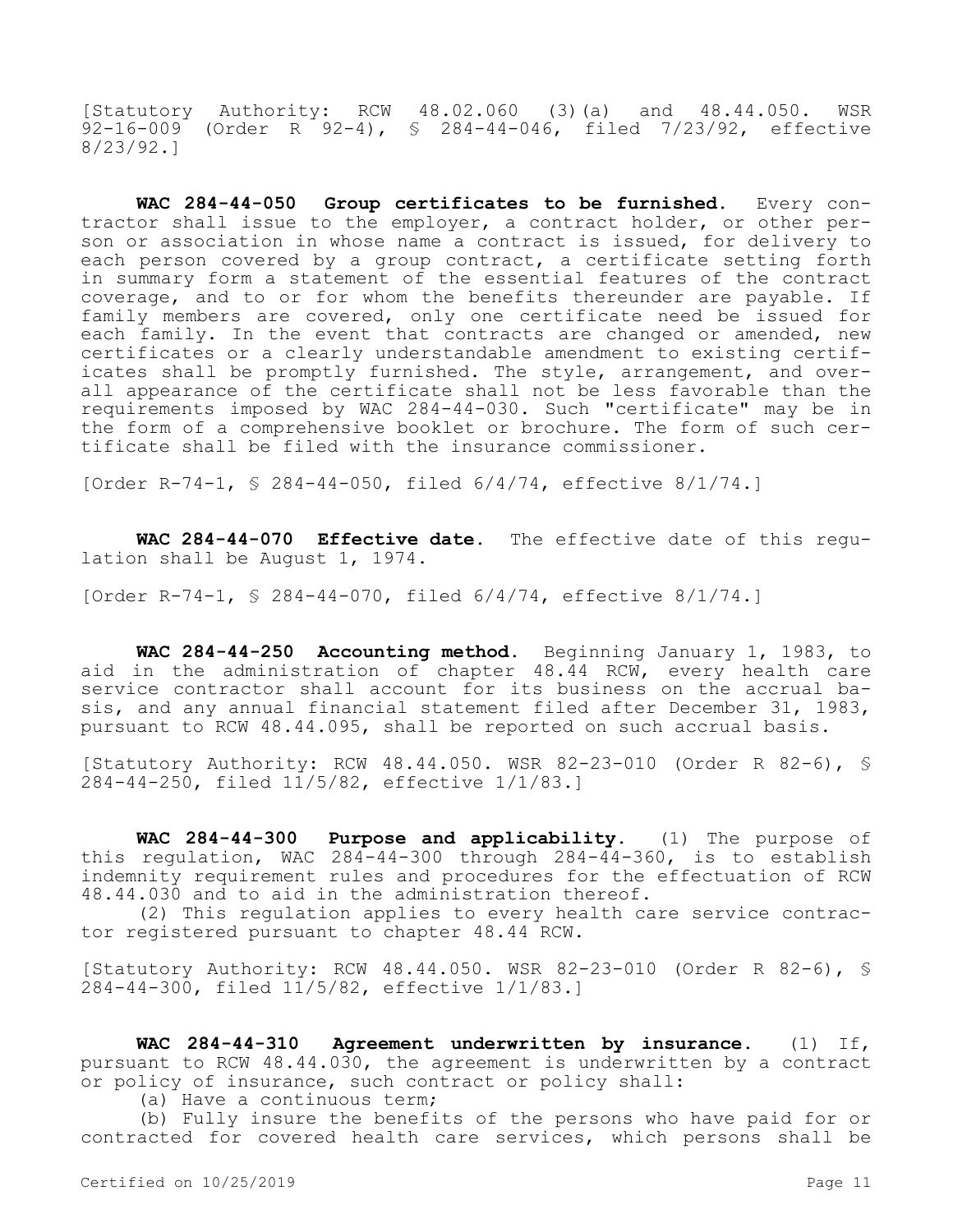designated as beneficiaries, when such services are not performed by the health care service contractor or a participant;

(c) Contain a provision that, in the event of cancellation, the coverage shall continue with respect to services provided prior to the effective date of such cancellation;

(d) Contain a provision that it may not be cancelled without ninety days advance written notice to the insured or insurer by the cancelling party; and

(e) Contain a provision requiring not less than sixty days advance notice to the insurance commissioner, health care services division, by the insurer of any cancellation.

(2) The original or a true copy of the actual insurance contract or policy shall be filed with the insurance commissioner, health care services division, prior to its effective date.

[Statutory Authority: RCW 48.44.050. WSR 82-23-010 (Order R 82-6), § 284-44-310, filed 11/5/82, effective 1/1/83.]

**WAC 284-44-320 Agreement guaranteed by a surety company.** (1) If, pursuant to RCW 48.44.030, the agreement is guaranteed by a surety company, such agreement shall:

(a) Be in an amount equal to the greater of (i) one hundred fifty thousand dollars, or (ii) one-twelfth of the total sum of money received during the preceding calendar year as prepayment for health care services, except as provided by WAC 284-44-340;

(b) Contain a provision that the bond will be for the benefit of the persons who have paid for or contracted for the health care services;

(c) Contain a provision that in the event of cancellation, the bond will continue to cover liabilities for services provided prior to the effective date of such cancellation;

(d) Contain a provision that it may not be cancelled or terminated without ninety days advance written notice to the assured or surety company by the cancelling party;

(e) Contain a provision requiring not less than sixty days advance notice to the insurance commissioner, health care services division, by the surety company of any cancellation of such surety agreement.

(2) The original or a true copy of the actual surety bond shall be filed with the insurance commissioner, health care services division, prior to its effective date.

[Statutory Authority: RCW 48.44.050. WSR 82-23-010 (Order R 82-6), § 284-44-320, filed 11/5/82, effective 1/1/83.]

**WAC 284-44-330 Agreement guaranteed by a deposit of cash or securities.** (1) If, pursuant to RCW 48.44.030, the agreement is guaranteed by a deposit of cash or securities, the deposit must be in an amount equal to the greater of (i) one hundred fifty thousand dollars, or (ii) one-twelfth of the total sum of money received during the preceding calendar year as prepayment for health care services, except as provided by WAC 284-44-340.

(2) Securities eligible for the deposit are those set forth in RCW 48.13.009 (12), (14), and 48.13.061 (2) and (4).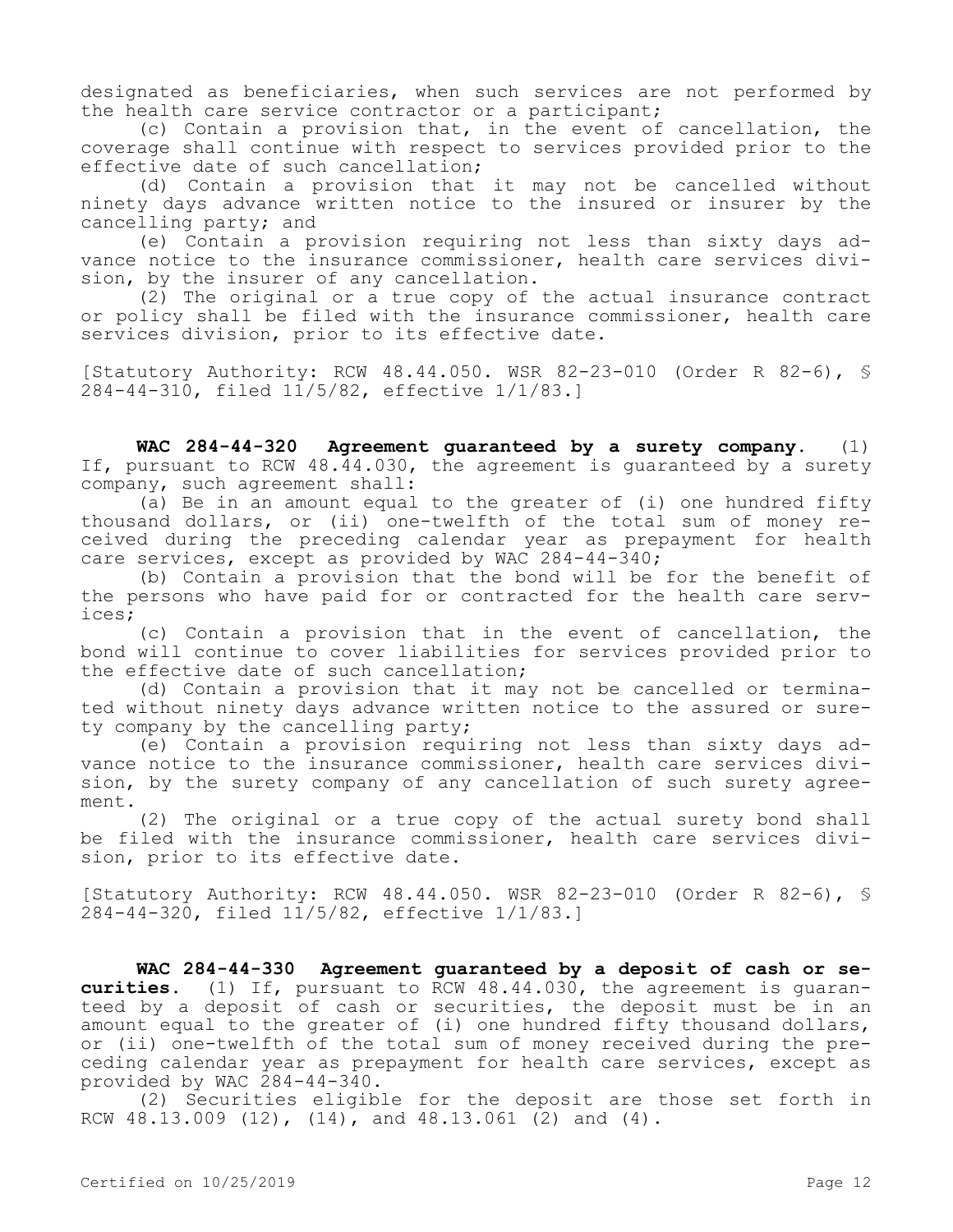(3) In determining the value to be assigned to securities for compliance with the depository requirements, market value is the measurement.

[Statutory Authority: RCW 48.02.060, 48.13.171(1) and chapter 48.13 RCW. WSR 17-19-026 (Matter No. R 2017-02), § 284-44-330, filed 9/11/17, effective 10/12/17. Statutory Authority: RCW 48.44.050. WSR 82-23-010 (Order R 82-6), § 284-44-330, filed 11/5/82, effective 1/1/83.]

**WAC 284-44-340 Modification of amount of reimbursement or indemnity.** (1) Reduced deposit requirements may be permitted when data satisfactory to the commissioner are provided which indicate an amount less than that set forth in WAC 284-44-320 and 284-44-330 is adequate to cover incurred but unpaid reimbursement or indemnity benefits. In determining a lesser requirement, the commissioner will include in his consideration:

(a) The overall adequacy of the contractor's reserves for future benefits;

(b) The relationship between indemnity claims and claims covered by contractual agreements with providers;

(c) The overall financial stability of the contractor; and

(d) A reasonable projection of any increase or decrease of such benefits.

(2) The commissioner may from time to time require additional indemnification to be furnished when a review of the health care service contractor's affairs demonstrates that existing indemnification is inadequate.

[Statutory Authority: RCW 48.44.050. WSR 82-23-010 (Order R 82-6), § 284-44-340, filed 11/5/82, effective 1/1/83.]

**WAC 284-44-350 Records and reporting.** (1) Each health care service contractor shall maintain records which separately reflect the amount of service benefits and the amount of reimbursement or indemnity benefits. Reasonable approximation based on paid claims data may be used to project incurred indemnity benefits. Such amounts shall be reported to the commissioner on forms prescribed by the commissioner and shall be filed with the annual statement and at such other times as the commissioner may require. The report shall be accompanied by an inventory and valuation of any securities which are used to satisfy the depository requirement. If the amount of the quarantee is not sufficient to satisfy the requirements, an appropriate additional amount shall be obtained, and shall be deposited with, or evidenced to, the commissioner within thirty days of the filing of the report.

(2) A health care service contractor using either a policy of insurance or a surety bond to provide for indemnification shall notify the insurance commissioner, health care services division, sixty days in advance of termination or cancellation of the contract or policy of insurance or surety bond.

[Statutory Authority: RCW 48.44.050. WSR 82-23-010 (Order R 82-6), § 284-44-350, filed 11/5/82, effective 1/1/83.]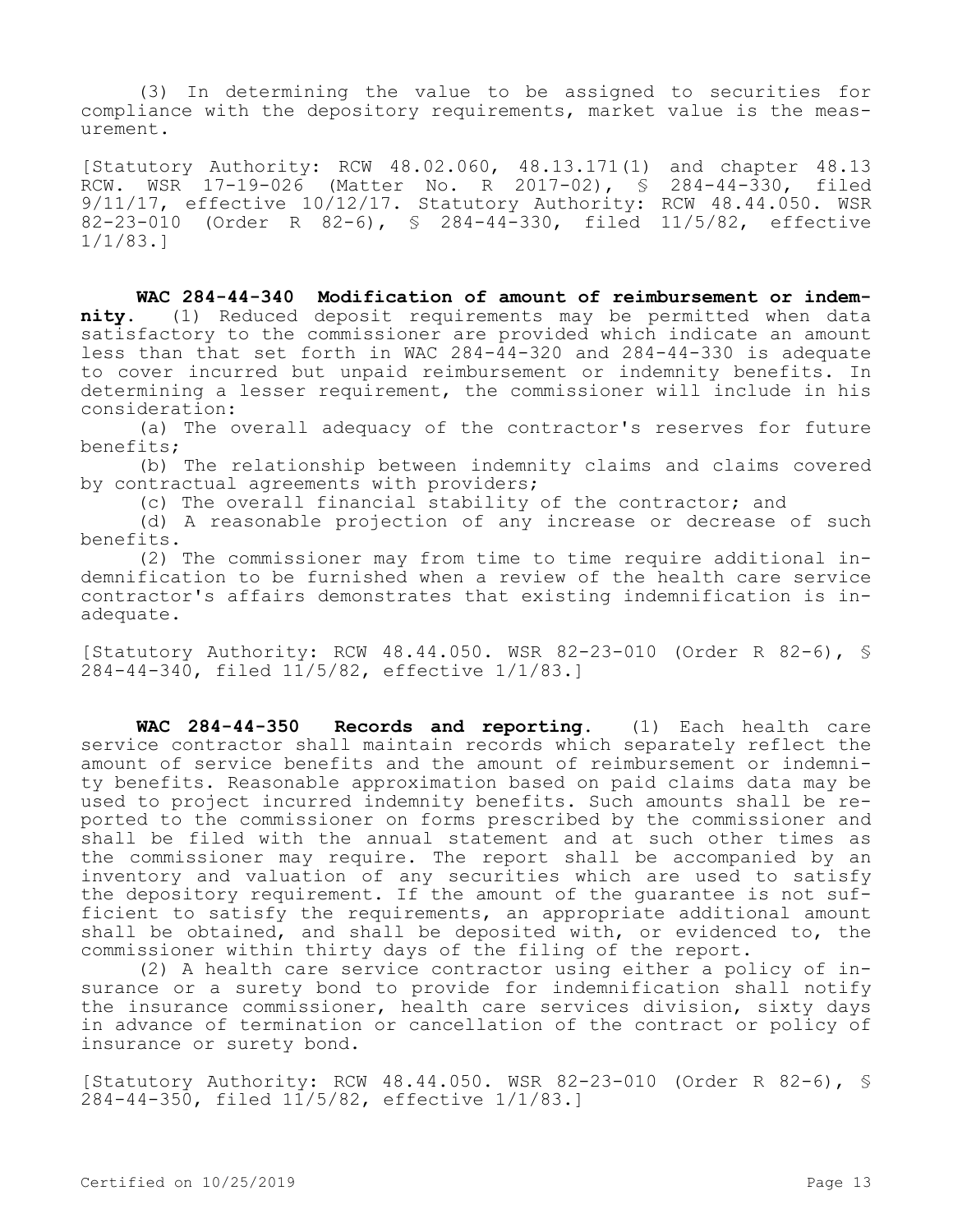## **WAC 284-44-450 PKU formula coverage requirements and exceptions.**

(1) The purpose of this section is to effectuate the provisions of section 3, chapter 173, Laws of 1988, by establishing the requirements and exceptions with respect to coverage for the formulas necessary for the treatment of phenylketonuria (PKU), applicable to health care service contractors registered pursuant to RCW 48.44.015.

(2) Each contract for health care services which is delivered or issued for delivery or renewed in this state on or after September 1, 1988, shall provide coverage for the formulas necessary for the treatment of phenylketonuria, subject to the following exceptions:

(a) A contract that is subject to chapter 48.66 RCW and provides medicare supplemental insurance need not provide the PKU formula coverage;

(b) A contract that is subject to chapter 48.84 RCW and provides long-term care insurance need not provide the PKU formula coverage;

(c) A contract that provides benefits for hospital services only or for custodial services only may limit the coverage for PKU formulas to a benefit that supplies the formula needed, or pays for the formula used, during time such services are provided.

(d) A contract which provides services or reimbursement exclusively for optometric or vision care services, dental or orthodontic services, podiatric services, ambulance services, mental health services, or chiropractic services need not provide coverage for PKU formula.

(e) A contract that is governed by 5 U.S.C. chapter 89 or 42 U.S.C. section 1395mm need not provide the PKU formula coverage.

(f) In response to the written request of a contractor, other contracts may exclude coverage for the PKU formula with the written consent of the commissioner upon a finding that such coverage would be inappropriate.

(3) Coverage for the formulas necessary for the treatment of phenylketonuria may be limited to the usual and customary charge for such formulas, and may be made subject to deductibles, copayments, coinsurance or other reductions only to the extent that deductibles, copayments, coinsurance or other reductions are applied to general expenses incurred for common sicknesses or disorders under the provisions of the particular contract. (Relating the PKU formula to a special expense benefit, such as a prescription drug benefit, is not acceptable unless it results in the PKU formula benefit being paid at an amount no less than the amount that would be produced by application of the reimbursement formula for medically necessary treatment for common sicknesses or disorders.)

(4) The amount charged by a health care service contractor shall be no greater to a family or individual receiving benefits under the PKU formula coverage, by reason thereof, than to a family or individual under the same contract form or group contract who is not receiving such benefits.

(5) Preexisting condition provisions shall not be used with respect to PKU formula coverage, and no contractor shall cancel or decline to renew any contract, or restrict, modify, exclude, or reduce the amount of benefits payable or type of coverage provided in any contract, because an applicant or covered person has phenylketonuria.

(6) For purposes of section 3, chapter 173, Laws of 1988, and this section, a contract is "renewed" when it is continued beyond the earliest date after September 1, 1988, upon which, at the contractor's sole option: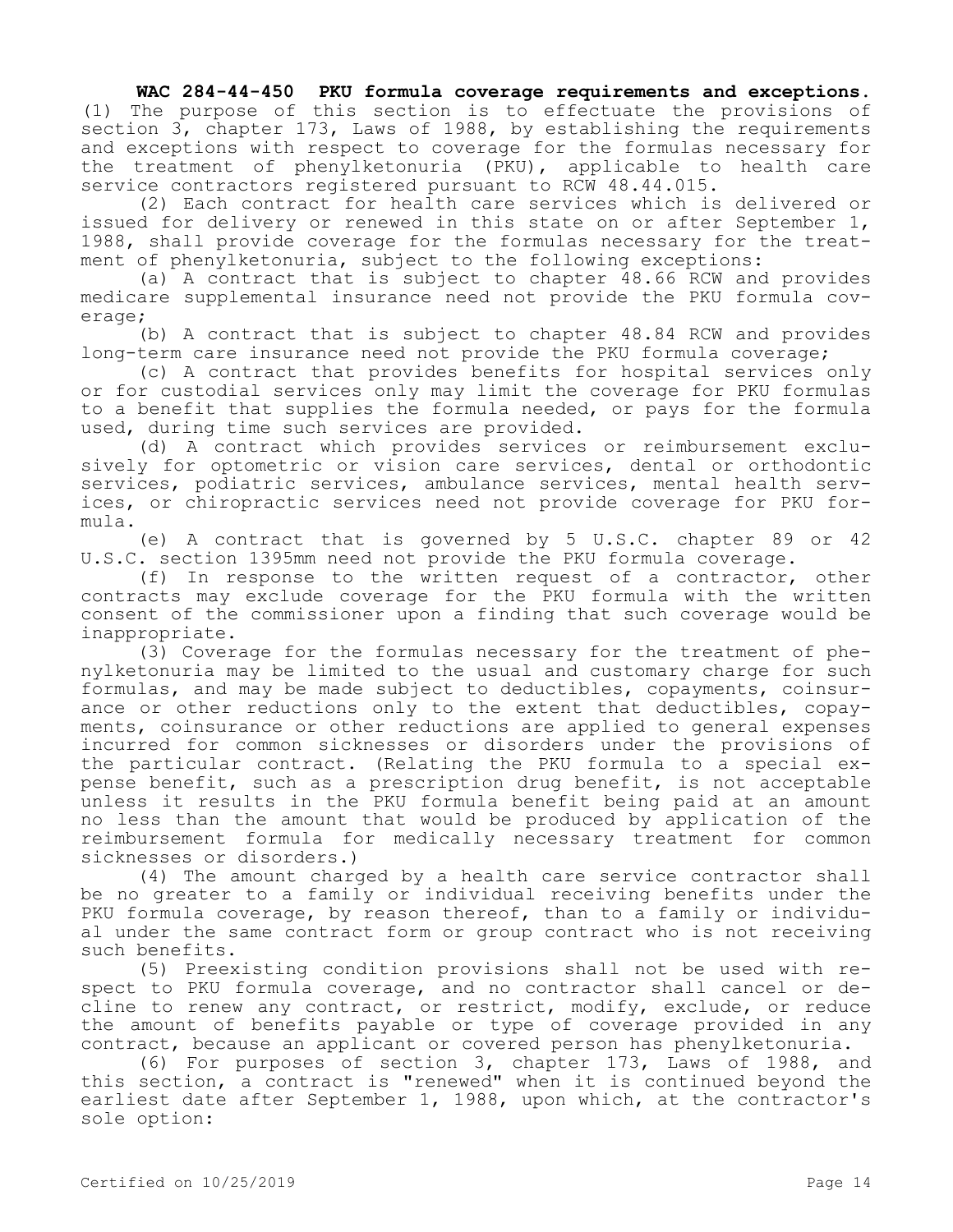(a) The contract's termination could have been effectuated, for other than nonpayment of premium; or

(b) The contract could have been amended to add the PKU formula coverage, with, if justified, an appropriate rate increase for any increased cost in providing the PKU formula coverage under the contract.

The failure of the contractor to take any such steps does not prevent the contract from being "renewed." The intent of this subsection is to bring the PKU formula coverage under the maximum number of contracts possible at the earliest possible time, by permitting the contractor to exclude such coverage from only those contracts as to which there exists a right of renewal on the part of a contract holder without any change in any provision of the contract.

[Statutory Authority: RCW 48.02.060 (3)(a), 48.44.050 and 48.46.200. WSR 88-16-065 (Order R 88-7), § 284-44-450, filed 8/1/88.]

**WAC 284-44-500 Alternative care—General rules as to minimum standards.** (1) As an alternative to hospitalization or institutionalization of an insured and with the intent to cover placement of the insured patient in the most appropriate and cost-effective setting, every individual or group contract of a health care service contractor issued, amended, or renewed on or after January 1, 1995, which provides coverage for hospitalization or other institutional expenses to a resident of this state shall include substitution of home health care, provided in lieu of hospitalization or other institutional care, furnished by home health, hospice and home care agencies licensed under chapter 70.127 RCW, at equal or lesser cost.

(2) In addition, such expenses may include coverage for durable medical equipment which permits the insured to stay at home, care provided in Alzheimer's centers, adult family homes, assisted living facilities, congregate care facilities, adult day health care, home health, hospice and home care, or similar alternative care arrangements which provide necessary care in less restrictive or less expensive environments.

(3) Substitution of less expensive or less intensive services shall be made only with the consent of the insured and upon the recommendation of the insured's attending physician or licensed health care provider that such services will adequately meet the insured patient's needs. The decision to substitute less expensive or less intensive services shall be determined based on the medical needs of the individual insured patient.

(4) A health care service contractor may require that home health agencies or similar alternative care providers have written treatment plans which are approved by the insured patient's attending physician or other licensed health care provider.

(5) Coverage may be limited to no less than the maximum benefits which would be payable for hospital or other institutional expenses under the contract, and may include all deductibles and coinsurances which would be payable by the insured under the hospital or other institutional expense coverage of the insured's contract.

(6) This section shall not apply to long-term care or medicare supplement insurance contracts. This section shall not apply to guaranteed renewable contracts issued prior to January 1, 1995.